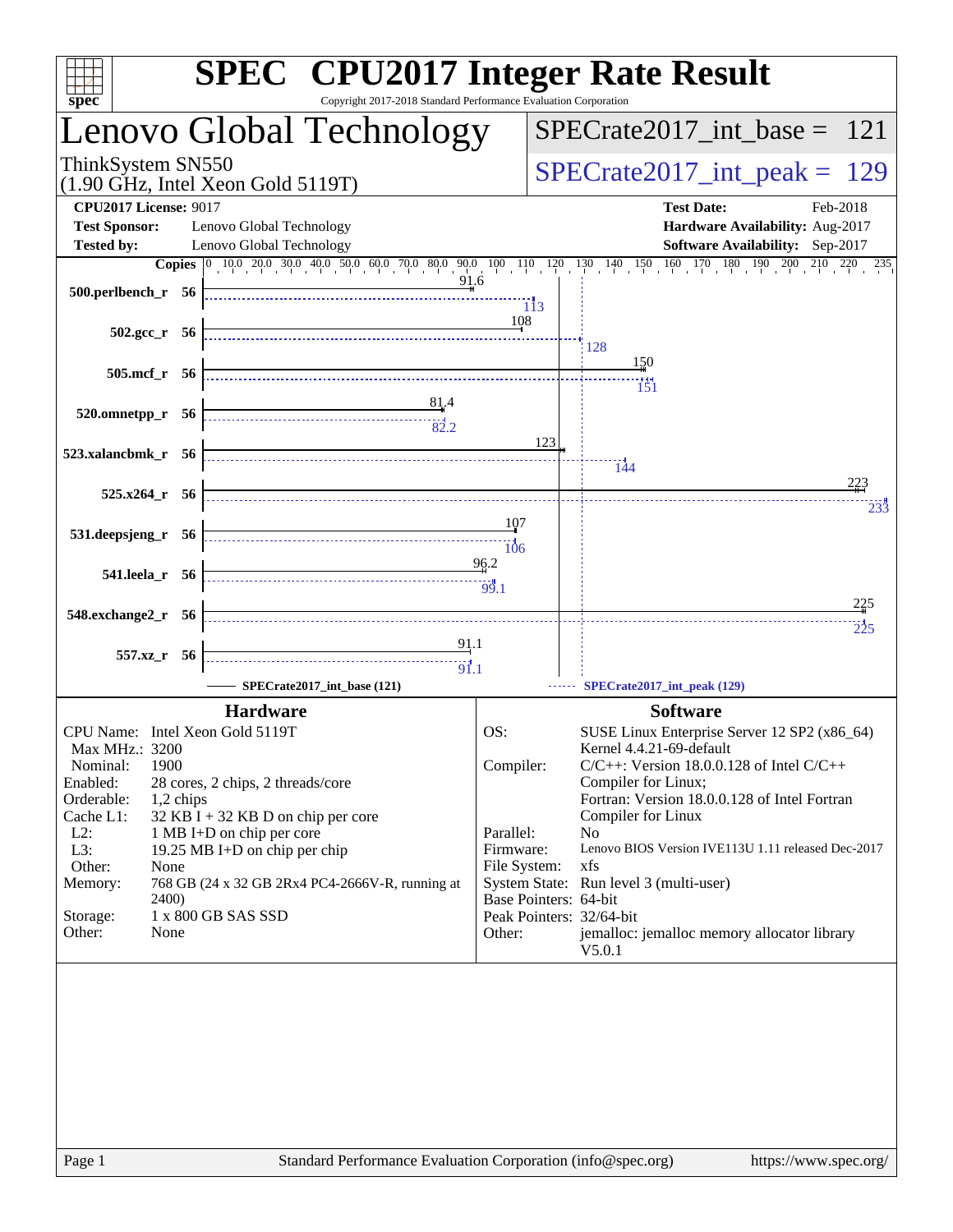

## Lenovo Global Technology

[SPECrate2017\\_int\\_base =](http://www.spec.org/auto/cpu2017/Docs/result-fields.html#SPECrate2017intbase) 121

(1.90 GHz, Intel Xeon Gold 5119T)

ThinkSystem SN550<br>(1.00 GHz, Intel Year Gold 5110T) [SPECrate2017\\_int\\_peak =](http://www.spec.org/auto/cpu2017/Docs/result-fields.html#SPECrate2017intpeak) 129

**[Test Sponsor:](http://www.spec.org/auto/cpu2017/Docs/result-fields.html#TestSponsor)** Lenovo Global Technology **[Hardware Availability:](http://www.spec.org/auto/cpu2017/Docs/result-fields.html#HardwareAvailability)** Aug-2017 **[Tested by:](http://www.spec.org/auto/cpu2017/Docs/result-fields.html#Testedby)** Lenovo Global Technology **[Software Availability:](http://www.spec.org/auto/cpu2017/Docs/result-fields.html#SoftwareAvailability)** Sep-2017

**[CPU2017 License:](http://www.spec.org/auto/cpu2017/Docs/result-fields.html#CPU2017License)** 9017 **[Test Date:](http://www.spec.org/auto/cpu2017/Docs/result-fields.html#TestDate)** Feb-2018

#### **[Results Table](http://www.spec.org/auto/cpu2017/Docs/result-fields.html#ResultsTable)**

|                           | <b>Base</b>   |                |       |                |              | <b>Peak</b>    |       |               |                |              |                |              |                |              |
|---------------------------|---------------|----------------|-------|----------------|--------------|----------------|-------|---------------|----------------|--------------|----------------|--------------|----------------|--------------|
| <b>Benchmark</b>          | <b>Copies</b> | <b>Seconds</b> | Ratio | <b>Seconds</b> | <b>Ratio</b> | <b>Seconds</b> | Ratio | <b>Copies</b> | <b>Seconds</b> | <b>Ratio</b> | <b>Seconds</b> | <b>Ratio</b> | <b>Seconds</b> | <b>Ratio</b> |
| $500.$ perlbench_r        | 56            | 966            | 92.2  | 974            | 91.6         | 978            | 91.1  | 56            | 790            | 113          | 791            | 113          | 795            | 12           |
| 502.gcc_r                 | 56            | 729            | 109   | 732            | 108          | 732            | 108   | 56            | 616            | 129          | 618            | 128          | 618            | 128          |
| $505$ .mcf r              | 56            | 601            | 151   | 607            | 149          | 604            | 150   | 56            | 598            | <u>151</u>   | 605            | 150          | 591            | 153          |
| 520.omnetpp_r             | 56            | 906            | 81.1  | 902            | 81.4         | 896            | 82.0  | 56            | 894            | 82.2         | 893            | 82.3         | 894            | 82.2         |
| 523.xalancbmk r           | 56            | 482            | 123   | 486            | 122          | 481            | 123   | 56            | 411            | 144          | 412            | 144          | 411            | 144          |
| 525.x264 r                | 56            | 439            | 223   | 435            | 225          | 441            | 222   | 56            | 422            | 233          | 421            | 233          | 422            | 232          |
| 531.deepsjeng_r           | 56            | 604            | 106   | 602            | 107          | 602            | 107   | 56            | 604            | 106          | 605            | 106          | 603            | 106          |
| 541.leela r               | 56            | 973            | 95.3  | 964            | 96.2         | 963            | 96.3  | 56            | 935            | 99.1         | 941            | 98.5         | 932            | 99.5         |
| 548.exchange2_r           | 56            | 650            | 226   | 654            | 224          | 652            | 225   | 56            | 652            | 225          | 651            | 225          | 651            | 225          |
| $557.xz$ r                | 56            | 664            | 91.1  | 664            | 91.1         | 664            | 91.1  | 56            | 663            | 91.2         | 664            | 91.1         | 664            | 91.1         |
| $SPECrate2017$ int base = |               |                | 121   |                |              |                |       |               |                |              |                |              |                |              |

**[SPECrate2017\\_int\\_peak =](http://www.spec.org/auto/cpu2017/Docs/result-fields.html#SPECrate2017intpeak) 129**

Results appear in the [order in which they were run.](http://www.spec.org/auto/cpu2017/Docs/result-fields.html#RunOrder) Bold underlined text [indicates a median measurement.](http://www.spec.org/auto/cpu2017/Docs/result-fields.html#Median)

#### **[Submit Notes](http://www.spec.org/auto/cpu2017/Docs/result-fields.html#SubmitNotes)**

 The numactl mechanism was used to bind copies to processors. The config file option 'submit' was used to generate numactl commands to bind each copy to a specific processor. For details, please see the config file.

#### **[Operating System Notes](http://www.spec.org/auto/cpu2017/Docs/result-fields.html#OperatingSystemNotes)**

Stack size set to unlimited using "ulimit -s unlimited"

#### **[General Notes](http://www.spec.org/auto/cpu2017/Docs/result-fields.html#GeneralNotes)**

Environment variables set by runcpu before the start of the run: LD\_LIBRARY\_PATH = "/home/cpu2017.1.0.2.ic18.0/lib/ia32:/home/cpu2017.1.0.2.ic18.0/lib/intel64" LD\_LIBRARY\_PATH = "\$LD\_LIBRARY\_PATH:/home/cpu2017.1.0.2.ic18.0/je5.0.1-32:/home/cpu2017.1.0.2.ic18.0/je5.0.1-64" Binaries compiled on a system with 1x Intel Core i7-4790 CPU + 32GB RAM memory using Redhat Enterprise Linux 7.4 Transparent Huge Pages enabled by default Prior to runcpu invocation Filesystem page cache synced and cleared with: sync; echo 3> /proc/sys/vm/drop\_caches runcpu command invoked through numactl i.e.: numactl --interleave=all runcpu <etc> jemalloc: configured and built at default for 32bit (i686) and 64bit (x86\_64) targets; jemalloc: built with the RedHat Enterprise 7.4, and the system compiler gcc 4.8.5; jemalloc: sources avilable from jemalloc.net or <https://github.com/jemalloc/jemalloc/releases> **(Continued on next page)**

Page 2 Standard Performance Evaluation Corporation [\(info@spec.org\)](mailto:info@spec.org) <https://www.spec.org/>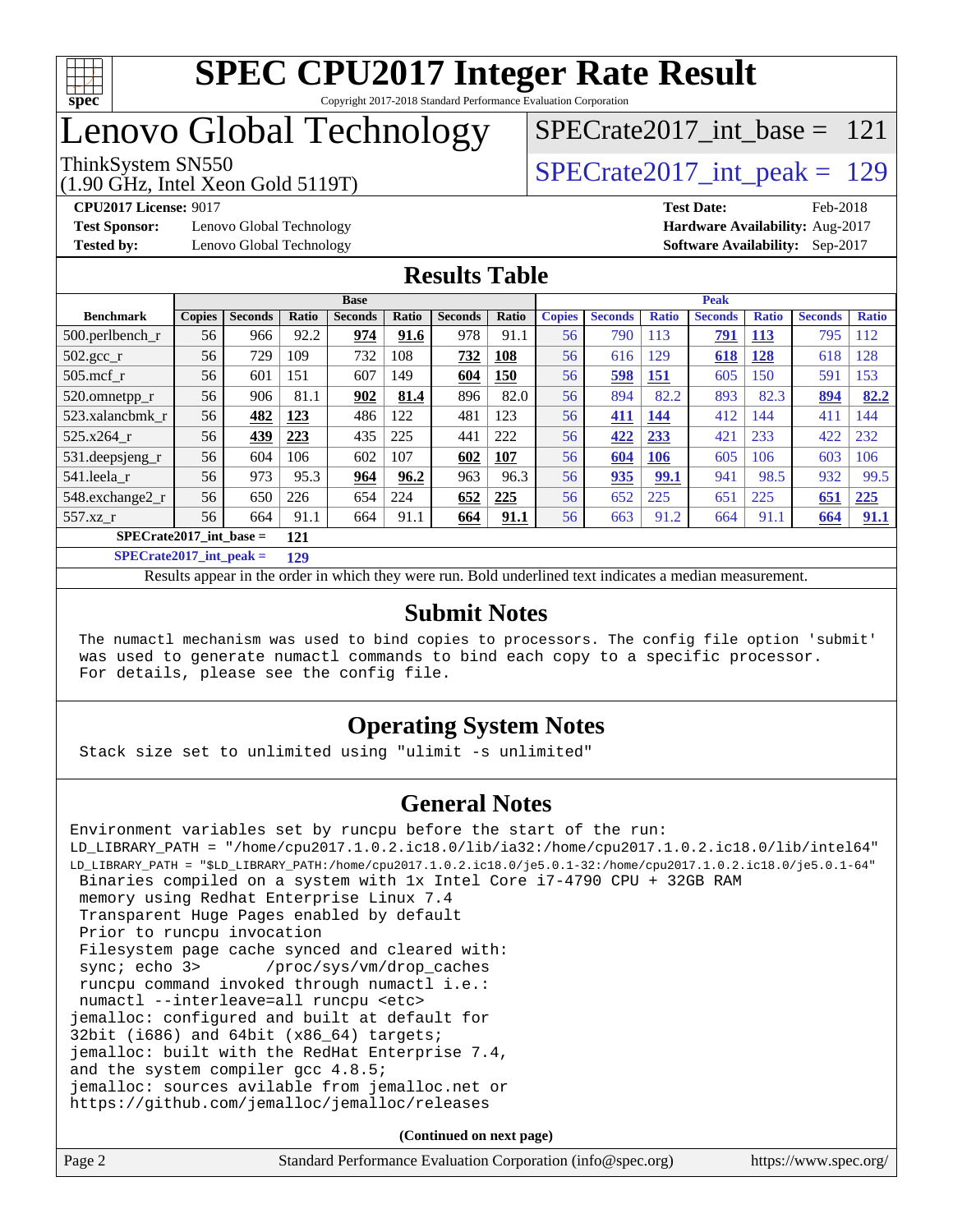

### Lenovo Global Technology

ThinkSystem SN550<br>(1.00 GHz, Intel Year Gold 5110T) [SPECrate2017\\_int\\_peak =](http://www.spec.org/auto/cpu2017/Docs/result-fields.html#SPECrate2017intpeak) 129 [SPECrate2017\\_int\\_base =](http://www.spec.org/auto/cpu2017/Docs/result-fields.html#SPECrate2017intbase) 121

(1.90 GHz, Intel Xeon Gold 5119T)

**[Test Sponsor:](http://www.spec.org/auto/cpu2017/Docs/result-fields.html#TestSponsor)** Lenovo Global Technology **[Hardware Availability:](http://www.spec.org/auto/cpu2017/Docs/result-fields.html#HardwareAvailability)** Aug-2017 **[Tested by:](http://www.spec.org/auto/cpu2017/Docs/result-fields.html#Testedby)** Lenovo Global Technology **[Software Availability:](http://www.spec.org/auto/cpu2017/Docs/result-fields.html#SoftwareAvailability)** Sep-2017

**[CPU2017 License:](http://www.spec.org/auto/cpu2017/Docs/result-fields.html#CPU2017License)** 9017 **[Test Date:](http://www.spec.org/auto/cpu2017/Docs/result-fields.html#TestDate)** Feb-2018

#### **[General Notes \(Continued\)](http://www.spec.org/auto/cpu2017/Docs/result-fields.html#GeneralNotes)**

No: The test sponsor attests, as of date of publication, that CVE-2017-5754 (Meltdown) is mitigated in the system as tested and documented. No: The test sponsor attests, as of date of publication, that CVE-2017-5753 (Spectre variant 1) is mitigated in the system as tested and documented. No: The test sponsor attests, as of date of publication, that CVE-2017-5715 (Spectre variant 2) is mitigated in the system as tested and documented. This benchmark result is intended to provide perspective on past performance using the historical hardware and/or software described on this result page. The system as described on this result page was formerly generally available. At the time of this publication, it may not be shipping, and/or may not be supported, and/or may fail to meet other tests of General Availability described in the SPEC OSG Policy document, <http://www.spec.org/osg/policy.html> This measured result may not be representative of the result that would be measured were this benchmark run with hardware and software available as of the publication date.

#### **[Platform Notes](http://www.spec.org/auto/cpu2017/Docs/result-fields.html#PlatformNotes)**

BIOS configuration: Choose Operating Mode set to Maximum Performance SNC set to Enable Hardware Prefetcher set to Disable MONITORMWAIT set to Enable Execute Disable Bit set to Disable Intel Virtualization Technology set to Disable DCA set to Enable Sysinfo program /home/cpu2017.1.0.2.ic18.0/bin/sysinfo Rev: r5797 of 2017-06-14 96c45e4568ad54c135fd618bcc091c0f running on SN550 Sat Feb 3 11:17:37 2018 SUT (System Under Test) info as seen by some common utilities. For more information on this section, see <https://www.spec.org/cpu2017/Docs/config.html#sysinfo> From /proc/cpuinfo model name : Intel(R) Xeon(R) Gold 5119T CPU @ 1.90GHz 2 "physical id"s (chips) 56 "processors" cores, siblings (Caution: counting these is hw and system dependent. The following excerpts from /proc/cpuinfo might not be reliable. Use with caution.) cpu cores : 14 siblings : 28 physical 0: cores 0 1 2 3 4 5 6 8 9 10 11 12 13 14 physical 1: cores 0 1 2 3 4 5 6 8 9 10 11 12 13 14

**(Continued on next page)**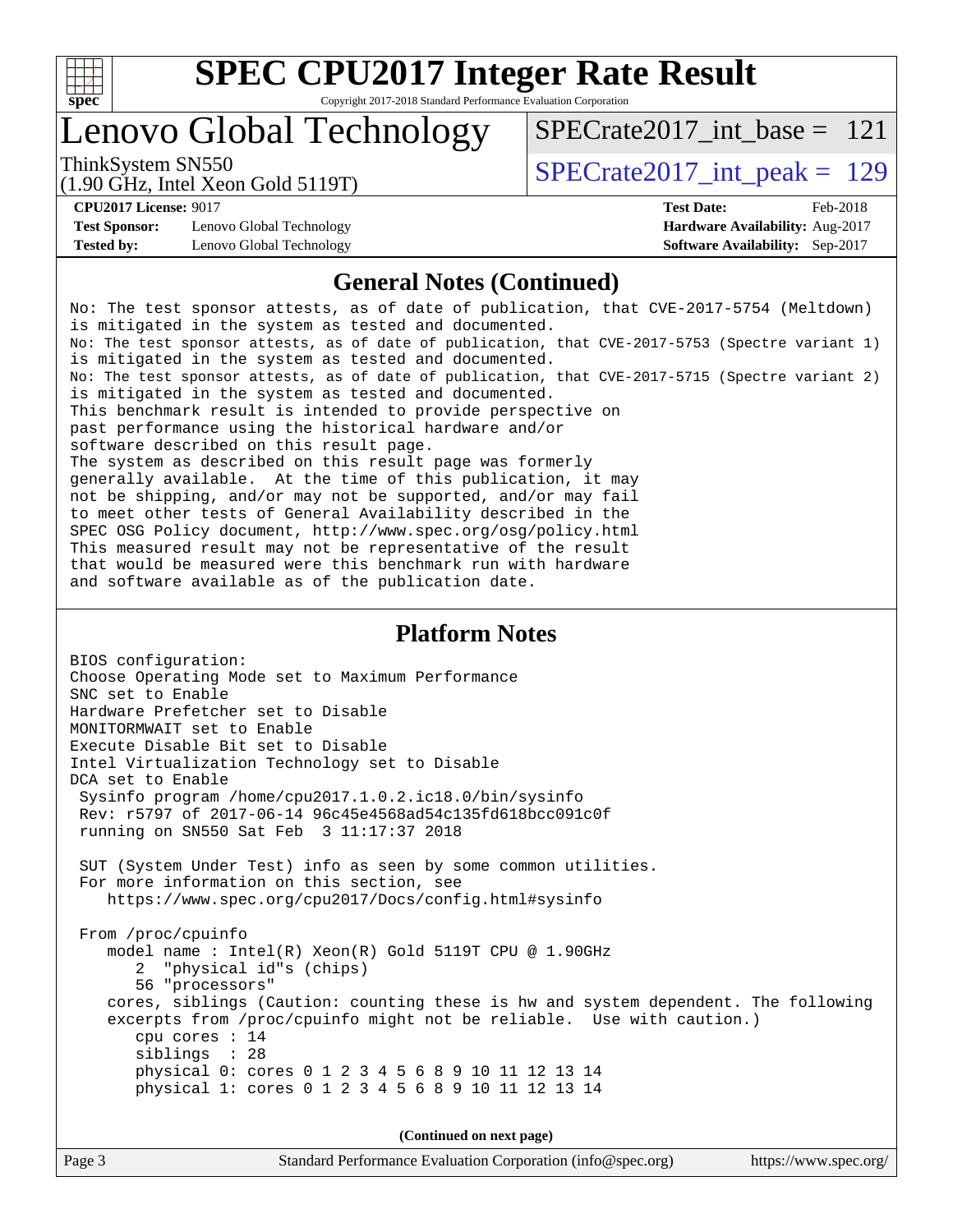

# **[SPEC CPU2017 Integer Rate Result](http://www.spec.org/auto/cpu2017/Docs/result-fields.html#SPECCPU2017IntegerRateResult)**

Copyright 2017-2018 Standard Performance Evaluation Corporation

Lenovo Global Technology

[SPECrate2017\\_int\\_base =](http://www.spec.org/auto/cpu2017/Docs/result-fields.html#SPECrate2017intbase) 121

(1.90 GHz, Intel Xeon Gold 5119T)

ThinkSystem SN550<br>(1.90 GHz, Intel Xeon Gold 5119T) [SPECrate2017\\_int\\_peak =](http://www.spec.org/auto/cpu2017/Docs/result-fields.html#SPECrate2017intpeak) 129

**[CPU2017 License:](http://www.spec.org/auto/cpu2017/Docs/result-fields.html#CPU2017License)** 9017 **[Test Date:](http://www.spec.org/auto/cpu2017/Docs/result-fields.html#TestDate)** Feb-2018

**[Test Sponsor:](http://www.spec.org/auto/cpu2017/Docs/result-fields.html#TestSponsor)** Lenovo Global Technology **[Hardware Availability:](http://www.spec.org/auto/cpu2017/Docs/result-fields.html#HardwareAvailability)** Aug-2017 **[Tested by:](http://www.spec.org/auto/cpu2017/Docs/result-fields.html#Testedby)** Lenovo Global Technology **[Software Availability:](http://www.spec.org/auto/cpu2017/Docs/result-fields.html#SoftwareAvailability)** Sep-2017

#### **[Platform Notes \(Continued\)](http://www.spec.org/auto/cpu2017/Docs/result-fields.html#PlatformNotes)**

| From 1scpu:                                                                                                                            |                                                                                                                                                                                                                                                                                                                                                                                                                                                                                                                                                                                                                                                                                          |  |  |  |  |
|----------------------------------------------------------------------------------------------------------------------------------------|------------------------------------------------------------------------------------------------------------------------------------------------------------------------------------------------------------------------------------------------------------------------------------------------------------------------------------------------------------------------------------------------------------------------------------------------------------------------------------------------------------------------------------------------------------------------------------------------------------------------------------------------------------------------------------------|--|--|--|--|
| Architecture:                                                                                                                          | x86_64                                                                                                                                                                                                                                                                                                                                                                                                                                                                                                                                                                                                                                                                                   |  |  |  |  |
| $CPU$ op-mode(s):                                                                                                                      | $32$ -bit, $64$ -bit                                                                                                                                                                                                                                                                                                                                                                                                                                                                                                                                                                                                                                                                     |  |  |  |  |
| Byte Order:                                                                                                                            | Little Endian                                                                                                                                                                                                                                                                                                                                                                                                                                                                                                                                                                                                                                                                            |  |  |  |  |
| CPU(s):                                                                                                                                | 56                                                                                                                                                                                                                                                                                                                                                                                                                                                                                                                                                                                                                                                                                       |  |  |  |  |
| On-line CPU(s) list:                                                                                                                   | $0 - 55$                                                                                                                                                                                                                                                                                                                                                                                                                                                                                                                                                                                                                                                                                 |  |  |  |  |
| Thread( $s$ ) per core:                                                                                                                | 2                                                                                                                                                                                                                                                                                                                                                                                                                                                                                                                                                                                                                                                                                        |  |  |  |  |
| Core(s) per socket:                                                                                                                    | 14                                                                                                                                                                                                                                                                                                                                                                                                                                                                                                                                                                                                                                                                                       |  |  |  |  |
| Socket(s):                                                                                                                             | 2                                                                                                                                                                                                                                                                                                                                                                                                                                                                                                                                                                                                                                                                                        |  |  |  |  |
| NUMA $node(s):$                                                                                                                        | 2                                                                                                                                                                                                                                                                                                                                                                                                                                                                                                                                                                                                                                                                                        |  |  |  |  |
| Vendor ID:                                                                                                                             | GenuineIntel                                                                                                                                                                                                                                                                                                                                                                                                                                                                                                                                                                                                                                                                             |  |  |  |  |
| CPU family:                                                                                                                            | 6                                                                                                                                                                                                                                                                                                                                                                                                                                                                                                                                                                                                                                                                                        |  |  |  |  |
| Model:                                                                                                                                 | 85                                                                                                                                                                                                                                                                                                                                                                                                                                                                                                                                                                                                                                                                                       |  |  |  |  |
| Model name:                                                                                                                            | $Intel(R) Xeon(R) Gold 5119T CPU @ 1.90GHz$                                                                                                                                                                                                                                                                                                                                                                                                                                                                                                                                                                                                                                              |  |  |  |  |
| Stepping:                                                                                                                              | 4                                                                                                                                                                                                                                                                                                                                                                                                                                                                                                                                                                                                                                                                                        |  |  |  |  |
| CPU MHz:                                                                                                                               | 1895.539                                                                                                                                                                                                                                                                                                                                                                                                                                                                                                                                                                                                                                                                                 |  |  |  |  |
| BogoMIPS:                                                                                                                              | 3791.07                                                                                                                                                                                                                                                                                                                                                                                                                                                                                                                                                                                                                                                                                  |  |  |  |  |
| Virtualization:                                                                                                                        | $VT - x$                                                                                                                                                                                                                                                                                                                                                                                                                                                                                                                                                                                                                                                                                 |  |  |  |  |
| L1d cache:                                                                                                                             | 32K                                                                                                                                                                                                                                                                                                                                                                                                                                                                                                                                                                                                                                                                                      |  |  |  |  |
| Lli cache:                                                                                                                             | 32K                                                                                                                                                                                                                                                                                                                                                                                                                                                                                                                                                                                                                                                                                      |  |  |  |  |
| $L2$ cache:                                                                                                                            | 1024K                                                                                                                                                                                                                                                                                                                                                                                                                                                                                                                                                                                                                                                                                    |  |  |  |  |
| $L3$ cache:                                                                                                                            | 19712K                                                                                                                                                                                                                                                                                                                                                                                                                                                                                                                                                                                                                                                                                   |  |  |  |  |
| NUMA node0 CPU(s):                                                                                                                     | $0 - 13, 28 - 41$                                                                                                                                                                                                                                                                                                                                                                                                                                                                                                                                                                                                                                                                        |  |  |  |  |
| NUMA nodel $CPU(s):$                                                                                                                   | $14 - 27, 42 - 55$                                                                                                                                                                                                                                                                                                                                                                                                                                                                                                                                                                                                                                                                       |  |  |  |  |
| Flags:                                                                                                                                 | fpu vme de pse tsc msr pae mce cx8 apic sep mtrr pge mca cmov                                                                                                                                                                                                                                                                                                                                                                                                                                                                                                                                                                                                                            |  |  |  |  |
|                                                                                                                                        | pat pse36 clflush dts acpi mmx fxsr sse sse2 ss ht tm pbe syscall nx pdpelgb rdtscp<br>lm constant_tsc art arch_perfmon pebs bts rep_good nopl xtopology nonstop_tsc<br>aperfmperf eagerfpu pni pclmulqdq dtes64 monitor ds_cpl vmx smx est tm2 ssse3 sdbg<br>fma cx16 xtpr pdcm pcid dca sse4_1 sse4_2 x2apic movbe popcnt tsc_deadline_timer aes<br>xsave avx f16c rdrand lahf_lm abm 3dnowprefetch ida arat epb pln pts dtherm intel_pt<br>tpr_shadow vnmi flexpriority ept vpid fsgsbase tsc_adjust bmil hle avx2 smep bmi2<br>erms invpcid rtm cqm mpx avx512f avx512dq rdseed adx smap clflushopt clwb avx512cd<br>avx512bw avx512vl xsaveopt xsavec xgetbvl cqm_llc cqm_occup_llc |  |  |  |  |
| /proc/cpuinfo cache data<br>cache size : 19712 KB                                                                                      |                                                                                                                                                                                                                                                                                                                                                                                                                                                                                                                                                                                                                                                                                          |  |  |  |  |
| physical chip.<br>$available: 2 nodes (0-1)$<br>node 0 size: 386646 MB<br>node 0 free: 385442 MB<br>53 54 55<br>node 1 size: 387040 MB | From numactl --hardware WARNING: a numactl 'node' might or might not correspond to a<br>node 0 cpus: 0 1 2 3 4 5 6 7 8 9 10 11 12 13 28 29 30 31 32 33 34 35 36 37 38 39 40 41<br>node 1 cpus: 14 15 16 17 18 19 20 21 22 23 24 25 26 27 42 43 44 45 46 47 48 49 50 51 52                                                                                                                                                                                                                                                                                                                                                                                                                |  |  |  |  |
| (Continued on next page)                                                                                                               |                                                                                                                                                                                                                                                                                                                                                                                                                                                                                                                                                                                                                                                                                          |  |  |  |  |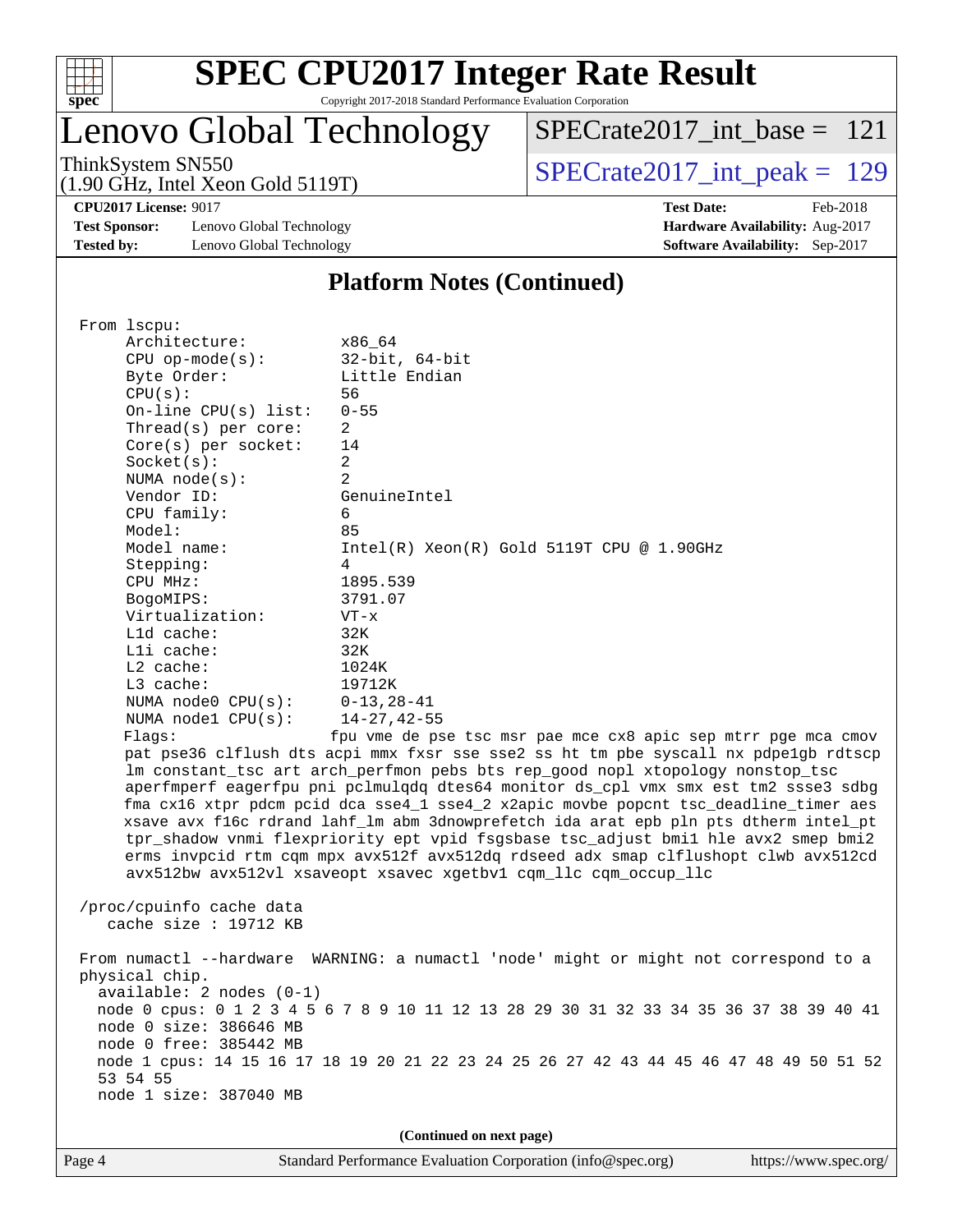

# **[SPEC CPU2017 Integer Rate Result](http://www.spec.org/auto/cpu2017/Docs/result-fields.html#SPECCPU2017IntegerRateResult)**

Copyright 2017-2018 Standard Performance Evaluation Corporation

### Lenovo Global Technology

[SPECrate2017\\_int\\_base =](http://www.spec.org/auto/cpu2017/Docs/result-fields.html#SPECrate2017intbase) 121

(1.90 GHz, Intel Xeon Gold 5119T)

ThinkSystem SN550<br>(1.00 GHz, Intel Year Gold 5110T) [SPECrate2017\\_int\\_peak =](http://www.spec.org/auto/cpu2017/Docs/result-fields.html#SPECrate2017intpeak) 129

**[Test Sponsor:](http://www.spec.org/auto/cpu2017/Docs/result-fields.html#TestSponsor)** Lenovo Global Technology **[Hardware Availability:](http://www.spec.org/auto/cpu2017/Docs/result-fields.html#HardwareAvailability)** Aug-2017 **[Tested by:](http://www.spec.org/auto/cpu2017/Docs/result-fields.html#Testedby)** Lenovo Global Technology **[Software Availability:](http://www.spec.org/auto/cpu2017/Docs/result-fields.html#SoftwareAvailability)** Sep-2017

**[CPU2017 License:](http://www.spec.org/auto/cpu2017/Docs/result-fields.html#CPU2017License)** 9017 **[Test Date:](http://www.spec.org/auto/cpu2017/Docs/result-fields.html#TestDate)** Feb-2018

#### **[Platform Notes \(Continued\)](http://www.spec.org/auto/cpu2017/Docs/result-fields.html#PlatformNotes)**

 node 1 free: 385944 MB node distances: node 0 1  $0: 10 21$  1: 21 10 From /proc/meminfo<br>MemTotal: 792254912 kB HugePages\_Total: 0 Hugepagesize: 2048 kB From /etc/\*release\* /etc/\*version\* SuSE-release: SUSE Linux Enterprise Server 12 (x86\_64) VERSION = 12 PATCHLEVEL = 2 # This file is deprecated and will be removed in a future service pack or release. # Please check /etc/os-release for details about this release. os-release: NAME="SLES" VERSION="12-SP2" VERSION\_ID="12.2" PRETTY\_NAME="SUSE Linux Enterprise Server 12 SP2" ID="sles" ANSI\_COLOR="0;32" CPE\_NAME="cpe:/o:suse:sles:12:sp2" uname -a: Linux SN550 4.4.21-69-default #1 SMP Tue Oct 25 10:58:20 UTC 2016 (9464f67) x86\_64 x86\_64 x86\_64 GNU/Linux run-level 3 Feb 3 11:12 SPEC is set to: /home/cpu2017.1.0.2.ic18.0 Filesystem Type Size Used Avail Use% Mounted on /dev/sda4 xfs 687G 134G 554G 20% /home Additional information from dmidecode follows. WARNING: Use caution when you interpret this section. The 'dmidecode' program reads system data which is "intended to allow hardware to be accurately determined", but the intent may not be met, as there are frequent changes to hardware, firmware, and the "DMTF SMBIOS" standard. BIOS Lenovo -[IVE113U-1.11]- 12/12/2017 Memory: 24x Samsung M393A4K40BB2-CTD 32 GB 2 rank 2666, configured at 2400 (End of data from sysinfo program)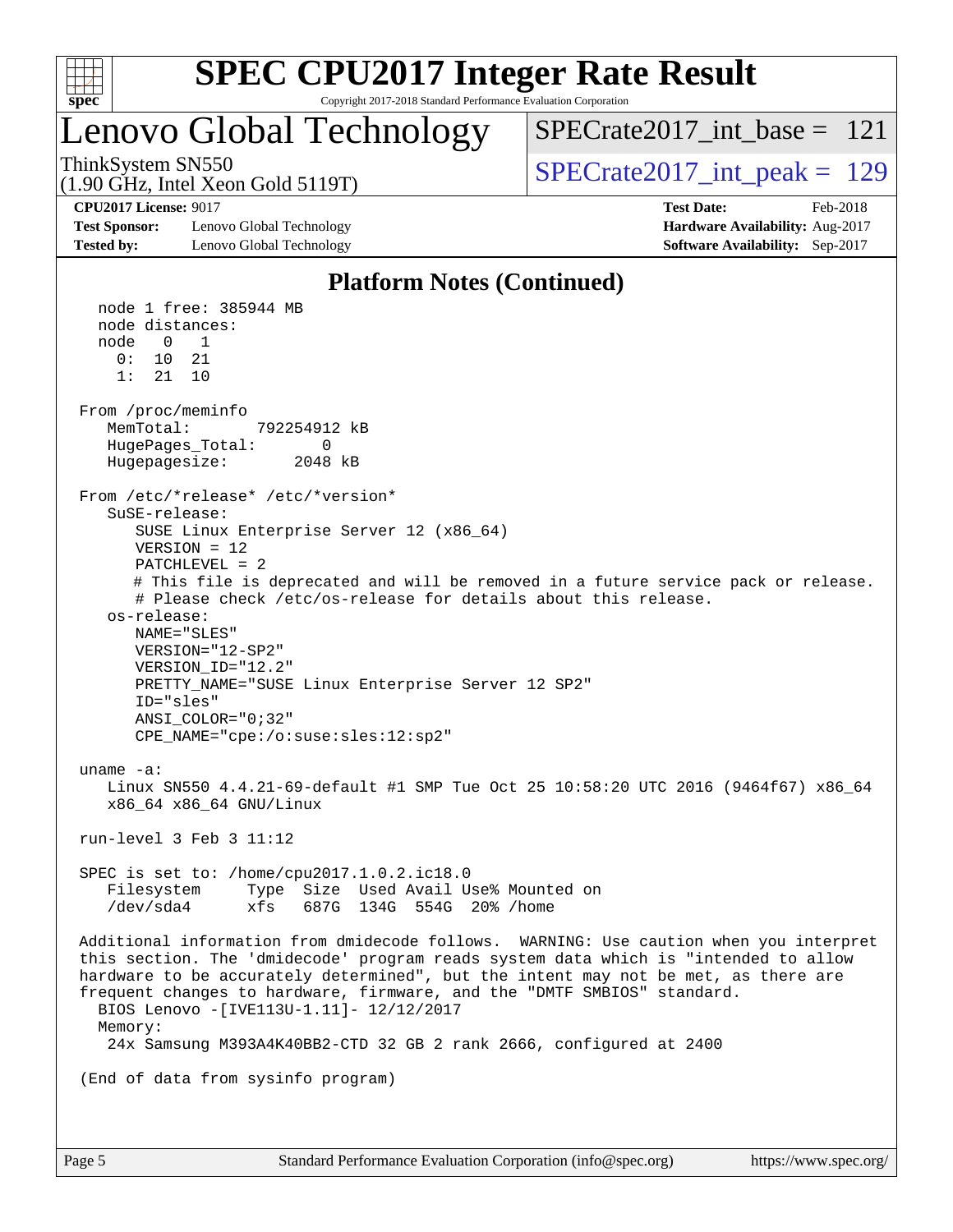

# **[SPEC CPU2017 Integer Rate Result](http://www.spec.org/auto/cpu2017/Docs/result-fields.html#SPECCPU2017IntegerRateResult)**

Copyright 2017-2018 Standard Performance Evaluation Corporation

## Lenovo Global Technology

[SPECrate2017\\_int\\_base =](http://www.spec.org/auto/cpu2017/Docs/result-fields.html#SPECrate2017intbase) 121

(1.90 GHz, Intel Xeon Gold 5119T)

ThinkSystem SN550<br>(1.90 GHz, Intel Xeon Gold 5119T) [SPECrate2017\\_int\\_peak =](http://www.spec.org/auto/cpu2017/Docs/result-fields.html#SPECrate2017intpeak) 129

**[Test Sponsor:](http://www.spec.org/auto/cpu2017/Docs/result-fields.html#TestSponsor)** Lenovo Global Technology **[Hardware Availability:](http://www.spec.org/auto/cpu2017/Docs/result-fields.html#HardwareAvailability)** Aug-2017 **[Tested by:](http://www.spec.org/auto/cpu2017/Docs/result-fields.html#Testedby)** Lenovo Global Technology **[Software Availability:](http://www.spec.org/auto/cpu2017/Docs/result-fields.html#SoftwareAvailability)** Sep-2017

**[CPU2017 License:](http://www.spec.org/auto/cpu2017/Docs/result-fields.html#CPU2017License)** 9017 **[Test Date:](http://www.spec.org/auto/cpu2017/Docs/result-fields.html#TestDate)** Feb-2018

#### **[Compiler Version Notes](http://www.spec.org/auto/cpu2017/Docs/result-fields.html#CompilerVersionNotes)**

| 500.perlbench_r(base) 502.gcc_r(base) 505.mcf_r(base, peak)<br>CC.<br>525.x264_r(base, peak) 557.xz_r(base, peak)<br>icc (ICC) 18.0.0 20170811<br>Copyright (C) 1985-2017 Intel Corporation. All rights reserved.<br>500.perlbench_r(peak) 502.gcc_r(peak)<br>CC.<br>icc (ICC) 18.0.0 20170811<br>Copyright (C) 1985-2017 Intel Corporation. All rights reserved.<br>CXXC 520.omnetpp_r(base) 523.xalancbmk_r(base) 531.deepsjeng_r(base)<br>$541.$ leela $r(base)$<br>icpc (ICC) 18.0.0 20170811<br>Copyright (C) 1985-2017 Intel Corporation. All rights reserved.<br>CXXC 520.omnetpp_r(peak) 523.xalancbmk_r(peak) 531.deepsjeng_r(peak)<br>$541.$ leela_r(peak)<br>icpc (ICC) 18.0.0 20170811<br>Copyright (C) 1985-2017 Intel Corporation. All rights reserved.<br>548.exchange2_r(base, peak)<br>FC.<br>ifort (IFORT) 18.0.0 20170811<br>Copyright (C) 1985-2017 Intel Corporation. All rights reserved. |  |  |  |
|-----------------------------------------------------------------------------------------------------------------------------------------------------------------------------------------------------------------------------------------------------------------------------------------------------------------------------------------------------------------------------------------------------------------------------------------------------------------------------------------------------------------------------------------------------------------------------------------------------------------------------------------------------------------------------------------------------------------------------------------------------------------------------------------------------------------------------------------------------------------------------------------------------------------|--|--|--|
|                                                                                                                                                                                                                                                                                                                                                                                                                                                                                                                                                                                                                                                                                                                                                                                                                                                                                                                 |  |  |  |
|                                                                                                                                                                                                                                                                                                                                                                                                                                                                                                                                                                                                                                                                                                                                                                                                                                                                                                                 |  |  |  |
|                                                                                                                                                                                                                                                                                                                                                                                                                                                                                                                                                                                                                                                                                                                                                                                                                                                                                                                 |  |  |  |
|                                                                                                                                                                                                                                                                                                                                                                                                                                                                                                                                                                                                                                                                                                                                                                                                                                                                                                                 |  |  |  |
|                                                                                                                                                                                                                                                                                                                                                                                                                                                                                                                                                                                                                                                                                                                                                                                                                                                                                                                 |  |  |  |
|                                                                                                                                                                                                                                                                                                                                                                                                                                                                                                                                                                                                                                                                                                                                                                                                                                                                                                                 |  |  |  |
|                                                                                                                                                                                                                                                                                                                                                                                                                                                                                                                                                                                                                                                                                                                                                                                                                                                                                                                 |  |  |  |
|                                                                                                                                                                                                                                                                                                                                                                                                                                                                                                                                                                                                                                                                                                                                                                                                                                                                                                                 |  |  |  |
|                                                                                                                                                                                                                                                                                                                                                                                                                                                                                                                                                                                                                                                                                                                                                                                                                                                                                                                 |  |  |  |
|                                                                                                                                                                                                                                                                                                                                                                                                                                                                                                                                                                                                                                                                                                                                                                                                                                                                                                                 |  |  |  |

### **[Base Compiler Invocation](http://www.spec.org/auto/cpu2017/Docs/result-fields.html#BaseCompilerInvocation)**

[C benchmarks](http://www.spec.org/auto/cpu2017/Docs/result-fields.html#Cbenchmarks): [icc](http://www.spec.org/cpu2017/results/res2018q1/cpu2017-20180206-03398.flags.html#user_CCbase_intel_icc_18.0_66fc1ee009f7361af1fbd72ca7dcefbb700085f36577c54f309893dd4ec40d12360134090235512931783d35fd58c0460139e722d5067c5574d8eaf2b3e37e92)

[C++ benchmarks:](http://www.spec.org/auto/cpu2017/Docs/result-fields.html#CXXbenchmarks) [icpc](http://www.spec.org/cpu2017/results/res2018q1/cpu2017-20180206-03398.flags.html#user_CXXbase_intel_icpc_18.0_c510b6838c7f56d33e37e94d029a35b4a7bccf4766a728ee175e80a419847e808290a9b78be685c44ab727ea267ec2f070ec5dc83b407c0218cded6866a35d07)

**(Continued on next page)**

Page 6 Standard Performance Evaluation Corporation [\(info@spec.org\)](mailto:info@spec.org) <https://www.spec.org/>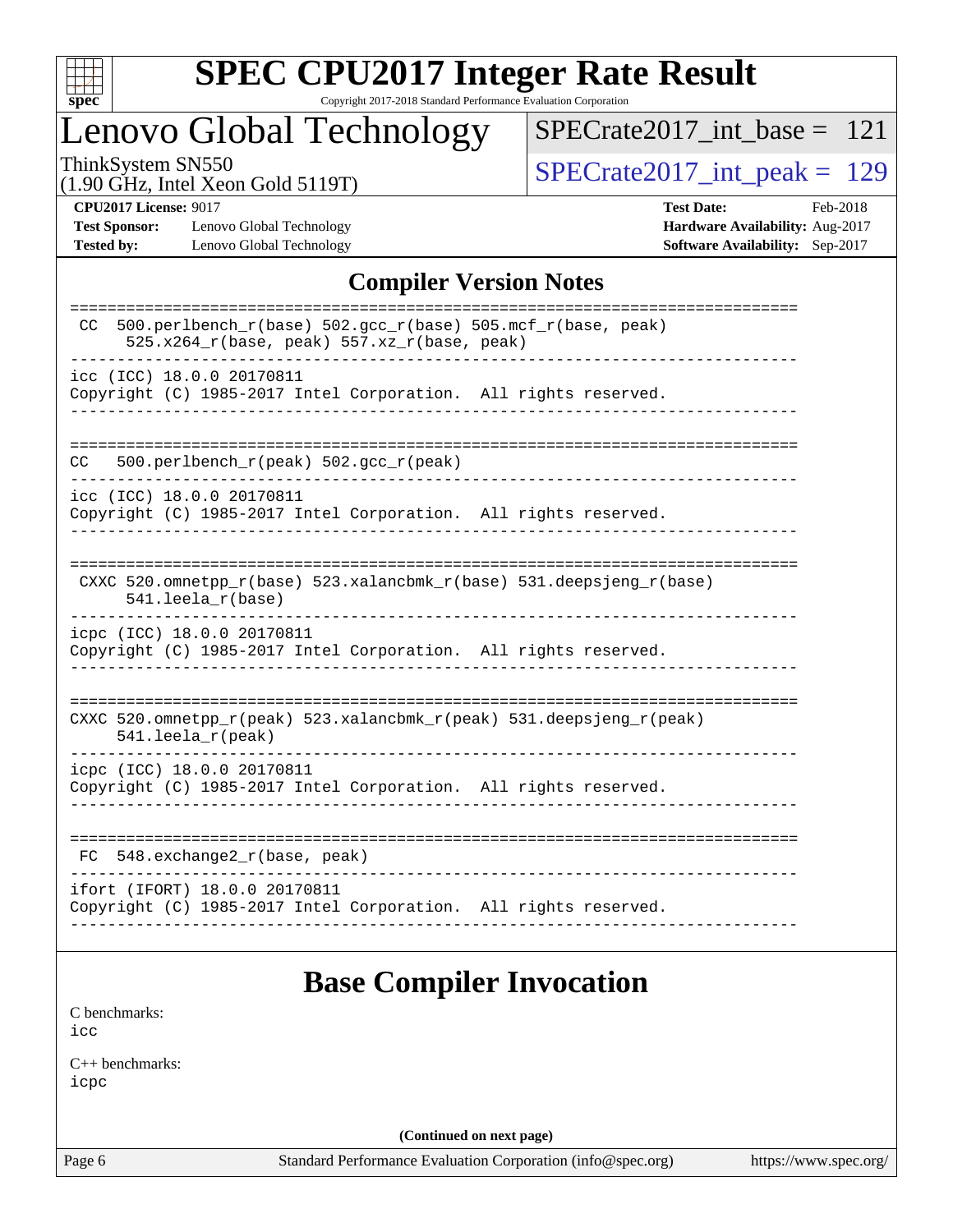

### Lenovo Global Technology

[SPECrate2017\\_int\\_base =](http://www.spec.org/auto/cpu2017/Docs/result-fields.html#SPECrate2017intbase) 121

ThinkSystem SN550<br>(1.90  $\text{CH}_2$  Intel Year Gold 5119T) [SPECrate2017\\_int\\_peak =](http://www.spec.org/auto/cpu2017/Docs/result-fields.html#SPECrate2017intpeak) 129

**[Test Sponsor:](http://www.spec.org/auto/cpu2017/Docs/result-fields.html#TestSponsor)** Lenovo Global Technology **[Hardware Availability:](http://www.spec.org/auto/cpu2017/Docs/result-fields.html#HardwareAvailability)** Aug-2017 **[Tested by:](http://www.spec.org/auto/cpu2017/Docs/result-fields.html#Testedby)** Lenovo Global Technology **[Software Availability:](http://www.spec.org/auto/cpu2017/Docs/result-fields.html#SoftwareAvailability)** Sep-2017

(1.90 GHz, Intel Xeon Gold 5119T)

**[CPU2017 License:](http://www.spec.org/auto/cpu2017/Docs/result-fields.html#CPU2017License)** 9017 **[Test Date:](http://www.spec.org/auto/cpu2017/Docs/result-fields.html#TestDate)** Feb-2018

### **[Base Compiler Invocation \(Continued\)](http://www.spec.org/auto/cpu2017/Docs/result-fields.html#BaseCompilerInvocation)**

[Fortran benchmarks](http://www.spec.org/auto/cpu2017/Docs/result-fields.html#Fortranbenchmarks): [ifort](http://www.spec.org/cpu2017/results/res2018q1/cpu2017-20180206-03398.flags.html#user_FCbase_intel_ifort_18.0_8111460550e3ca792625aed983ce982f94888b8b503583aa7ba2b8303487b4d8a21a13e7191a45c5fd58ff318f48f9492884d4413fa793fd88dd292cad7027ca)

**[Base Portability Flags](http://www.spec.org/auto/cpu2017/Docs/result-fields.html#BasePortabilityFlags)**

 500.perlbench\_r: [-DSPEC\\_LP64](http://www.spec.org/cpu2017/results/res2018q1/cpu2017-20180206-03398.flags.html#b500.perlbench_r_basePORTABILITY_DSPEC_LP64) [-DSPEC\\_LINUX\\_X64](http://www.spec.org/cpu2017/results/res2018q1/cpu2017-20180206-03398.flags.html#b500.perlbench_r_baseCPORTABILITY_DSPEC_LINUX_X64) 502.gcc\_r: [-DSPEC\\_LP64](http://www.spec.org/cpu2017/results/res2018q1/cpu2017-20180206-03398.flags.html#suite_basePORTABILITY502_gcc_r_DSPEC_LP64) 505.mcf\_r: [-DSPEC\\_LP64](http://www.spec.org/cpu2017/results/res2018q1/cpu2017-20180206-03398.flags.html#suite_basePORTABILITY505_mcf_r_DSPEC_LP64) 520.omnetpp\_r: [-DSPEC\\_LP64](http://www.spec.org/cpu2017/results/res2018q1/cpu2017-20180206-03398.flags.html#suite_basePORTABILITY520_omnetpp_r_DSPEC_LP64) 523.xalancbmk\_r: [-DSPEC\\_LP64](http://www.spec.org/cpu2017/results/res2018q1/cpu2017-20180206-03398.flags.html#suite_basePORTABILITY523_xalancbmk_r_DSPEC_LP64) [-DSPEC\\_LINUX](http://www.spec.org/cpu2017/results/res2018q1/cpu2017-20180206-03398.flags.html#b523.xalancbmk_r_baseCXXPORTABILITY_DSPEC_LINUX) 525.x264\_r: [-DSPEC\\_LP64](http://www.spec.org/cpu2017/results/res2018q1/cpu2017-20180206-03398.flags.html#suite_basePORTABILITY525_x264_r_DSPEC_LP64) 531.deepsjeng\_r: [-DSPEC\\_LP64](http://www.spec.org/cpu2017/results/res2018q1/cpu2017-20180206-03398.flags.html#suite_basePORTABILITY531_deepsjeng_r_DSPEC_LP64) 541.leela\_r: [-DSPEC\\_LP64](http://www.spec.org/cpu2017/results/res2018q1/cpu2017-20180206-03398.flags.html#suite_basePORTABILITY541_leela_r_DSPEC_LP64) 548.exchange2\_r: [-DSPEC\\_LP64](http://www.spec.org/cpu2017/results/res2018q1/cpu2017-20180206-03398.flags.html#suite_basePORTABILITY548_exchange2_r_DSPEC_LP64) 557.xz\_r: [-DSPEC\\_LP64](http://www.spec.org/cpu2017/results/res2018q1/cpu2017-20180206-03398.flags.html#suite_basePORTABILITY557_xz_r_DSPEC_LP64)

### **[Base Optimization Flags](http://www.spec.org/auto/cpu2017/Docs/result-fields.html#BaseOptimizationFlags)**

[C benchmarks](http://www.spec.org/auto/cpu2017/Docs/result-fields.html#Cbenchmarks):

[-Wl,-z,muldefs](http://www.spec.org/cpu2017/results/res2018q1/cpu2017-20180206-03398.flags.html#user_CCbase_link_force_multiple1_b4cbdb97b34bdee9ceefcfe54f4c8ea74255f0b02a4b23e853cdb0e18eb4525ac79b5a88067c842dd0ee6996c24547a27a4b99331201badda8798ef8a743f577) [-xCORE-AVX2](http://www.spec.org/cpu2017/results/res2018q1/cpu2017-20180206-03398.flags.html#user_CCbase_f-xCORE-AVX2) [-ipo](http://www.spec.org/cpu2017/results/res2018q1/cpu2017-20180206-03398.flags.html#user_CCbase_f-ipo) [-O3](http://www.spec.org/cpu2017/results/res2018q1/cpu2017-20180206-03398.flags.html#user_CCbase_f-O3) [-no-prec-div](http://www.spec.org/cpu2017/results/res2018q1/cpu2017-20180206-03398.flags.html#user_CCbase_f-no-prec-div) [-qopt-mem-layout-trans=3](http://www.spec.org/cpu2017/results/res2018q1/cpu2017-20180206-03398.flags.html#user_CCbase_f-qopt-mem-layout-trans_de80db37974c74b1f0e20d883f0b675c88c3b01e9d123adea9b28688d64333345fb62bc4a798493513fdb68f60282f9a726aa07f478b2f7113531aecce732043) [-L/usr/local/je5.0.1-64/lib](http://www.spec.org/cpu2017/results/res2018q1/cpu2017-20180206-03398.flags.html#user_CCbase_jemalloc_link_path64_4b10a636b7bce113509b17f3bd0d6226c5fb2346b9178c2d0232c14f04ab830f976640479e5c33dc2bcbbdad86ecfb6634cbbd4418746f06f368b512fced5394) [-ljemalloc](http://www.spec.org/cpu2017/results/res2018q1/cpu2017-20180206-03398.flags.html#user_CCbase_jemalloc_link_lib_d1249b907c500fa1c0672f44f562e3d0f79738ae9e3c4a9c376d49f265a04b9c99b167ecedbf6711b3085be911c67ff61f150a17b3472be731631ba4d0471706)

[C++ benchmarks:](http://www.spec.org/auto/cpu2017/Docs/result-fields.html#CXXbenchmarks)

[-Wl,-z,muldefs](http://www.spec.org/cpu2017/results/res2018q1/cpu2017-20180206-03398.flags.html#user_CXXbase_link_force_multiple1_b4cbdb97b34bdee9ceefcfe54f4c8ea74255f0b02a4b23e853cdb0e18eb4525ac79b5a88067c842dd0ee6996c24547a27a4b99331201badda8798ef8a743f577) [-xCORE-AVX2](http://www.spec.org/cpu2017/results/res2018q1/cpu2017-20180206-03398.flags.html#user_CXXbase_f-xCORE-AVX2) [-ipo](http://www.spec.org/cpu2017/results/res2018q1/cpu2017-20180206-03398.flags.html#user_CXXbase_f-ipo) [-O3](http://www.spec.org/cpu2017/results/res2018q1/cpu2017-20180206-03398.flags.html#user_CXXbase_f-O3) [-no-prec-div](http://www.spec.org/cpu2017/results/res2018q1/cpu2017-20180206-03398.flags.html#user_CXXbase_f-no-prec-div) [-qopt-mem-layout-trans=3](http://www.spec.org/cpu2017/results/res2018q1/cpu2017-20180206-03398.flags.html#user_CXXbase_f-qopt-mem-layout-trans_de80db37974c74b1f0e20d883f0b675c88c3b01e9d123adea9b28688d64333345fb62bc4a798493513fdb68f60282f9a726aa07f478b2f7113531aecce732043) [-L/usr/local/je5.0.1-64/lib](http://www.spec.org/cpu2017/results/res2018q1/cpu2017-20180206-03398.flags.html#user_CXXbase_jemalloc_link_path64_4b10a636b7bce113509b17f3bd0d6226c5fb2346b9178c2d0232c14f04ab830f976640479e5c33dc2bcbbdad86ecfb6634cbbd4418746f06f368b512fced5394) [-ljemalloc](http://www.spec.org/cpu2017/results/res2018q1/cpu2017-20180206-03398.flags.html#user_CXXbase_jemalloc_link_lib_d1249b907c500fa1c0672f44f562e3d0f79738ae9e3c4a9c376d49f265a04b9c99b167ecedbf6711b3085be911c67ff61f150a17b3472be731631ba4d0471706)

[Fortran benchmarks](http://www.spec.org/auto/cpu2017/Docs/result-fields.html#Fortranbenchmarks):

[-Wl,-z,muldefs](http://www.spec.org/cpu2017/results/res2018q1/cpu2017-20180206-03398.flags.html#user_FCbase_link_force_multiple1_b4cbdb97b34bdee9ceefcfe54f4c8ea74255f0b02a4b23e853cdb0e18eb4525ac79b5a88067c842dd0ee6996c24547a27a4b99331201badda8798ef8a743f577) [-xCORE-AVX2](http://www.spec.org/cpu2017/results/res2018q1/cpu2017-20180206-03398.flags.html#user_FCbase_f-xCORE-AVX2) [-ipo](http://www.spec.org/cpu2017/results/res2018q1/cpu2017-20180206-03398.flags.html#user_FCbase_f-ipo) [-O3](http://www.spec.org/cpu2017/results/res2018q1/cpu2017-20180206-03398.flags.html#user_FCbase_f-O3) [-no-prec-div](http://www.spec.org/cpu2017/results/res2018q1/cpu2017-20180206-03398.flags.html#user_FCbase_f-no-prec-div) [-qopt-mem-layout-trans=3](http://www.spec.org/cpu2017/results/res2018q1/cpu2017-20180206-03398.flags.html#user_FCbase_f-qopt-mem-layout-trans_de80db37974c74b1f0e20d883f0b675c88c3b01e9d123adea9b28688d64333345fb62bc4a798493513fdb68f60282f9a726aa07f478b2f7113531aecce732043) [-nostandard-realloc-lhs](http://www.spec.org/cpu2017/results/res2018q1/cpu2017-20180206-03398.flags.html#user_FCbase_f_2003_std_realloc_82b4557e90729c0f113870c07e44d33d6f5a304b4f63d4c15d2d0f1fab99f5daaed73bdb9275d9ae411527f28b936061aa8b9c8f2d63842963b95c9dd6426b8a) [-align array32byte](http://www.spec.org/cpu2017/results/res2018q1/cpu2017-20180206-03398.flags.html#user_FCbase_align_array32byte_b982fe038af199962ba9a80c053b8342c548c85b40b8e86eb3cc33dee0d7986a4af373ac2d51c3f7cf710a18d62fdce2948f201cd044323541f22fc0fffc51b6) [-L/usr/local/je5.0.1-64/lib](http://www.spec.org/cpu2017/results/res2018q1/cpu2017-20180206-03398.flags.html#user_FCbase_jemalloc_link_path64_4b10a636b7bce113509b17f3bd0d6226c5fb2346b9178c2d0232c14f04ab830f976640479e5c33dc2bcbbdad86ecfb6634cbbd4418746f06f368b512fced5394) [-ljemalloc](http://www.spec.org/cpu2017/results/res2018q1/cpu2017-20180206-03398.flags.html#user_FCbase_jemalloc_link_lib_d1249b907c500fa1c0672f44f562e3d0f79738ae9e3c4a9c376d49f265a04b9c99b167ecedbf6711b3085be911c67ff61f150a17b3472be731631ba4d0471706)

### **[Base Other Flags](http://www.spec.org/auto/cpu2017/Docs/result-fields.html#BaseOtherFlags)**

[C benchmarks](http://www.spec.org/auto/cpu2017/Docs/result-fields.html#Cbenchmarks):  $-m64 - std= c11$  $-m64 - std= c11$ 

[C++ benchmarks:](http://www.spec.org/auto/cpu2017/Docs/result-fields.html#CXXbenchmarks)  $-m64$ 

**(Continued on next page)**

Page 7 Standard Performance Evaluation Corporation [\(info@spec.org\)](mailto:info@spec.org) <https://www.spec.org/>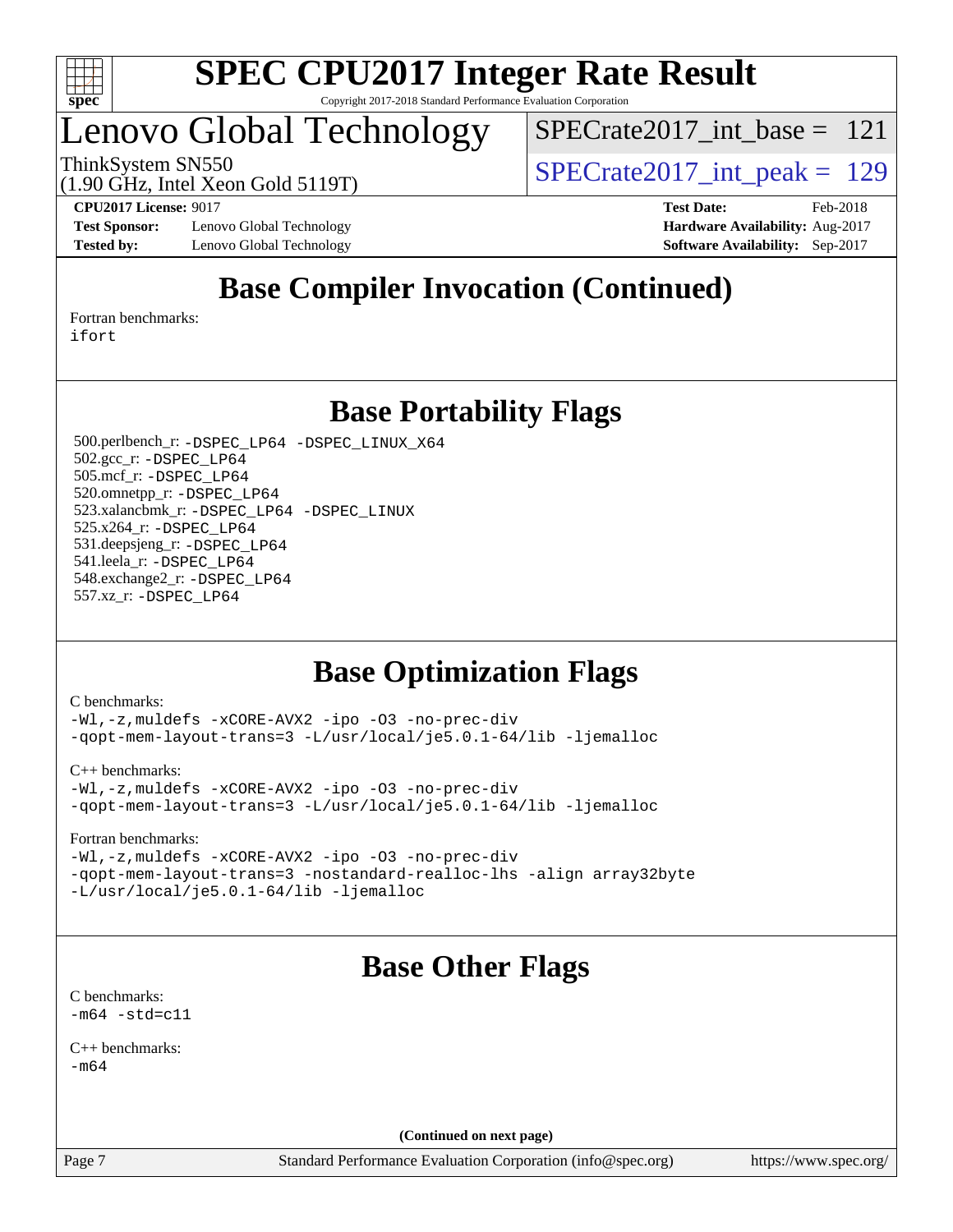

### Lenovo Global Technology

[SPECrate2017\\_int\\_base =](http://www.spec.org/auto/cpu2017/Docs/result-fields.html#SPECrate2017intbase) 121

(1.90 GHz, Intel Xeon Gold 5119T)

ThinkSystem SN550<br>(1.00 GHz, Intel Year Gold 5110T)  $SPECTate2017\_int\_peak = 129$ 

**[Test Sponsor:](http://www.spec.org/auto/cpu2017/Docs/result-fields.html#TestSponsor)** Lenovo Global Technology **[Hardware Availability:](http://www.spec.org/auto/cpu2017/Docs/result-fields.html#HardwareAvailability)** Aug-2017 **[Tested by:](http://www.spec.org/auto/cpu2017/Docs/result-fields.html#Testedby)** Lenovo Global Technology **[Software Availability:](http://www.spec.org/auto/cpu2017/Docs/result-fields.html#SoftwareAvailability)** Sep-2017

**[CPU2017 License:](http://www.spec.org/auto/cpu2017/Docs/result-fields.html#CPU2017License)** 9017 **[Test Date:](http://www.spec.org/auto/cpu2017/Docs/result-fields.html#TestDate)** Feb-2018

### **[Base Other Flags \(Continued\)](http://www.spec.org/auto/cpu2017/Docs/result-fields.html#BaseOtherFlags)**

[Fortran benchmarks](http://www.spec.org/auto/cpu2017/Docs/result-fields.html#Fortranbenchmarks):

[-m64](http://www.spec.org/cpu2017/results/res2018q1/cpu2017-20180206-03398.flags.html#user_FCbase_intel_intel64_18.0_af43caccfc8ded86e7699f2159af6efc7655f51387b94da716254467f3c01020a5059329e2569e4053f409e7c9202a7efc638f7a6d1ffb3f52dea4a3e31d82ab)

#### **[Peak Compiler Invocation](http://www.spec.org/auto/cpu2017/Docs/result-fields.html#PeakCompilerInvocation)**

[C benchmarks](http://www.spec.org/auto/cpu2017/Docs/result-fields.html#Cbenchmarks):  $i$ cc

[C++ benchmarks:](http://www.spec.org/auto/cpu2017/Docs/result-fields.html#CXXbenchmarks) [icpc](http://www.spec.org/cpu2017/results/res2018q1/cpu2017-20180206-03398.flags.html#user_CXXpeak_intel_icpc_18.0_c510b6838c7f56d33e37e94d029a35b4a7bccf4766a728ee175e80a419847e808290a9b78be685c44ab727ea267ec2f070ec5dc83b407c0218cded6866a35d07)

[Fortran benchmarks](http://www.spec.org/auto/cpu2017/Docs/result-fields.html#Fortranbenchmarks): [ifort](http://www.spec.org/cpu2017/results/res2018q1/cpu2017-20180206-03398.flags.html#user_FCpeak_intel_ifort_18.0_8111460550e3ca792625aed983ce982f94888b8b503583aa7ba2b8303487b4d8a21a13e7191a45c5fd58ff318f48f9492884d4413fa793fd88dd292cad7027ca)

### **[Peak Portability Flags](http://www.spec.org/auto/cpu2017/Docs/result-fields.html#PeakPortabilityFlags)**

 500.perlbench\_r: [-DSPEC\\_LP64](http://www.spec.org/cpu2017/results/res2018q1/cpu2017-20180206-03398.flags.html#b500.perlbench_r_peakPORTABILITY_DSPEC_LP64) [-DSPEC\\_LINUX\\_X64](http://www.spec.org/cpu2017/results/res2018q1/cpu2017-20180206-03398.flags.html#b500.perlbench_r_peakCPORTABILITY_DSPEC_LINUX_X64) 502.gcc\_r: [-D\\_FILE\\_OFFSET\\_BITS=64](http://www.spec.org/cpu2017/results/res2018q1/cpu2017-20180206-03398.flags.html#user_peakPORTABILITY502_gcc_r_file_offset_bits_64_5ae949a99b284ddf4e95728d47cb0843d81b2eb0e18bdfe74bbf0f61d0b064f4bda2f10ea5eb90e1dcab0e84dbc592acfc5018bc955c18609f94ddb8d550002c) 505.mcf\_r: [-DSPEC\\_LP64](http://www.spec.org/cpu2017/results/res2018q1/cpu2017-20180206-03398.flags.html#suite_peakPORTABILITY505_mcf_r_DSPEC_LP64) 520.omnetpp\_r: [-DSPEC\\_LP64](http://www.spec.org/cpu2017/results/res2018q1/cpu2017-20180206-03398.flags.html#suite_peakPORTABILITY520_omnetpp_r_DSPEC_LP64) 523.xalancbmk\_r: [-D\\_FILE\\_OFFSET\\_BITS=64](http://www.spec.org/cpu2017/results/res2018q1/cpu2017-20180206-03398.flags.html#user_peakPORTABILITY523_xalancbmk_r_file_offset_bits_64_5ae949a99b284ddf4e95728d47cb0843d81b2eb0e18bdfe74bbf0f61d0b064f4bda2f10ea5eb90e1dcab0e84dbc592acfc5018bc955c18609f94ddb8d550002c) [-DSPEC\\_LINUX](http://www.spec.org/cpu2017/results/res2018q1/cpu2017-20180206-03398.flags.html#b523.xalancbmk_r_peakCXXPORTABILITY_DSPEC_LINUX) 525.x264\_r: [-DSPEC\\_LP64](http://www.spec.org/cpu2017/results/res2018q1/cpu2017-20180206-03398.flags.html#suite_peakPORTABILITY525_x264_r_DSPEC_LP64) 531.deepsjeng\_r: [-DSPEC\\_LP64](http://www.spec.org/cpu2017/results/res2018q1/cpu2017-20180206-03398.flags.html#suite_peakPORTABILITY531_deepsjeng_r_DSPEC_LP64) 541.leela\_r: [-DSPEC\\_LP64](http://www.spec.org/cpu2017/results/res2018q1/cpu2017-20180206-03398.flags.html#suite_peakPORTABILITY541_leela_r_DSPEC_LP64) 548.exchange2\_r: [-DSPEC\\_LP64](http://www.spec.org/cpu2017/results/res2018q1/cpu2017-20180206-03398.flags.html#suite_peakPORTABILITY548_exchange2_r_DSPEC_LP64) 557.xz\_r: [-DSPEC\\_LP64](http://www.spec.org/cpu2017/results/res2018q1/cpu2017-20180206-03398.flags.html#suite_peakPORTABILITY557_xz_r_DSPEC_LP64)

### **[Peak Optimization Flags](http://www.spec.org/auto/cpu2017/Docs/result-fields.html#PeakOptimizationFlags)**

[C benchmarks](http://www.spec.org/auto/cpu2017/Docs/result-fields.html#Cbenchmarks):

 500.perlbench\_r: [-Wl,-z,muldefs](http://www.spec.org/cpu2017/results/res2018q1/cpu2017-20180206-03398.flags.html#user_peakEXTRA_LDFLAGS500_perlbench_r_link_force_multiple1_b4cbdb97b34bdee9ceefcfe54f4c8ea74255f0b02a4b23e853cdb0e18eb4525ac79b5a88067c842dd0ee6996c24547a27a4b99331201badda8798ef8a743f577) [-prof-gen](http://www.spec.org/cpu2017/results/res2018q1/cpu2017-20180206-03398.flags.html#user_peakPASS1_CFLAGSPASS1_LDFLAGS500_perlbench_r_prof_gen_5aa4926d6013ddb2a31985c654b3eb18169fc0c6952a63635c234f711e6e63dd76e94ad52365559451ec499a2cdb89e4dc58ba4c67ef54ca681ffbe1461d6b36)(pass 1) [-prof-use](http://www.spec.org/cpu2017/results/res2018q1/cpu2017-20180206-03398.flags.html#user_peakPASS2_CFLAGSPASS2_LDFLAGS500_perlbench_r_prof_use_1a21ceae95f36a2b53c25747139a6c16ca95bd9def2a207b4f0849963b97e94f5260e30a0c64f4bb623698870e679ca08317ef8150905d41bd88c6f78df73f19)(pass 2) [-ipo](http://www.spec.org/cpu2017/results/res2018q1/cpu2017-20180206-03398.flags.html#user_peakPASS1_COPTIMIZEPASS2_COPTIMIZE500_perlbench_r_f-ipo) [-xCORE-AVX2](http://www.spec.org/cpu2017/results/res2018q1/cpu2017-20180206-03398.flags.html#user_peakPASS2_COPTIMIZE500_perlbench_r_f-xCORE-AVX2) [-O3](http://www.spec.org/cpu2017/results/res2018q1/cpu2017-20180206-03398.flags.html#user_peakPASS1_COPTIMIZEPASS2_COPTIMIZE500_perlbench_r_f-O3) [-no-prec-div](http://www.spec.org/cpu2017/results/res2018q1/cpu2017-20180206-03398.flags.html#user_peakPASS1_COPTIMIZEPASS2_COPTIMIZE500_perlbench_r_f-no-prec-div) [-qopt-mem-layout-trans=3](http://www.spec.org/cpu2017/results/res2018q1/cpu2017-20180206-03398.flags.html#user_peakPASS1_COPTIMIZEPASS2_COPTIMIZE500_perlbench_r_f-qopt-mem-layout-trans_de80db37974c74b1f0e20d883f0b675c88c3b01e9d123adea9b28688d64333345fb62bc4a798493513fdb68f60282f9a726aa07f478b2f7113531aecce732043) [-fno-strict-overflow](http://www.spec.org/cpu2017/results/res2018q1/cpu2017-20180206-03398.flags.html#user_peakEXTRA_OPTIMIZE500_perlbench_r_f-fno-strict-overflow) [-L/usr/local/je5.0.1-64/lib](http://www.spec.org/cpu2017/results/res2018q1/cpu2017-20180206-03398.flags.html#user_peakEXTRA_LIBS500_perlbench_r_jemalloc_link_path64_4b10a636b7bce113509b17f3bd0d6226c5fb2346b9178c2d0232c14f04ab830f976640479e5c33dc2bcbbdad86ecfb6634cbbd4418746f06f368b512fced5394) [-ljemalloc](http://www.spec.org/cpu2017/results/res2018q1/cpu2017-20180206-03398.flags.html#user_peakEXTRA_LIBS500_perlbench_r_jemalloc_link_lib_d1249b907c500fa1c0672f44f562e3d0f79738ae9e3c4a9c376d49f265a04b9c99b167ecedbf6711b3085be911c67ff61f150a17b3472be731631ba4d0471706)

```
 502.gcc_r: -L/opt/intel/compilers_and_libraries_2018/linux/lib/ia32
-Wl,-z,muldefs -prof-gen(pass 1) -prof-use(pass 2) -ipo
-xCORE-AVX2 -O3 -no-prec-div -qopt-mem-layout-trans=3
-L/usr/local/je5.0.1-32/lib -ljemalloc
```
**(Continued on next page)**

| Page 8 | Standard Performance Evaluation Corporation (info@spec.org) | https://www.spec.org/ |
|--------|-------------------------------------------------------------|-----------------------|
|--------|-------------------------------------------------------------|-----------------------|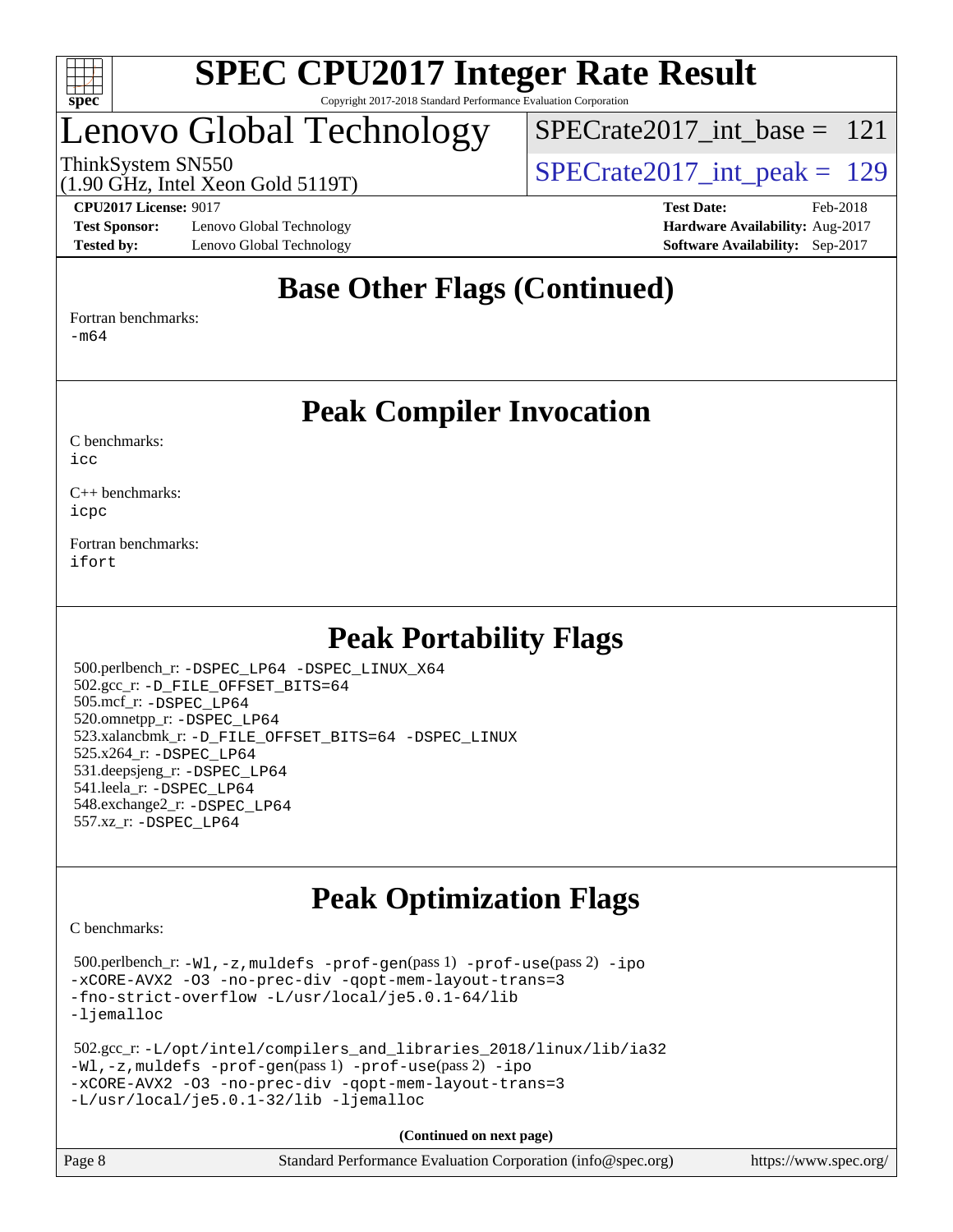

### Lenovo Global Technology

[SPECrate2017\\_int\\_base =](http://www.spec.org/auto/cpu2017/Docs/result-fields.html#SPECrate2017intbase) 121

(1.90 GHz, Intel Xeon Gold 5119T)

ThinkSystem SN550<br>(1.00 GHz, Intel Year Gold 5110T)  $SPECTate2017\_int\_peak = 129$ 

**[Test Sponsor:](http://www.spec.org/auto/cpu2017/Docs/result-fields.html#TestSponsor)** Lenovo Global Technology **[Hardware Availability:](http://www.spec.org/auto/cpu2017/Docs/result-fields.html#HardwareAvailability)** Aug-2017 **[Tested by:](http://www.spec.org/auto/cpu2017/Docs/result-fields.html#Testedby)** Lenovo Global Technology **[Software Availability:](http://www.spec.org/auto/cpu2017/Docs/result-fields.html#SoftwareAvailability)** Sep-2017

**[CPU2017 License:](http://www.spec.org/auto/cpu2017/Docs/result-fields.html#CPU2017License)** 9017 **[Test Date:](http://www.spec.org/auto/cpu2017/Docs/result-fields.html#TestDate)** Feb-2018

### **[Peak Optimization Flags \(Continued\)](http://www.spec.org/auto/cpu2017/Docs/result-fields.html#PeakOptimizationFlags)**

 505.mcf\_r: [-Wl,-z,muldefs](http://www.spec.org/cpu2017/results/res2018q1/cpu2017-20180206-03398.flags.html#user_peakEXTRA_LDFLAGS505_mcf_r_link_force_multiple1_b4cbdb97b34bdee9ceefcfe54f4c8ea74255f0b02a4b23e853cdb0e18eb4525ac79b5a88067c842dd0ee6996c24547a27a4b99331201badda8798ef8a743f577) [-xCORE-AVX2](http://www.spec.org/cpu2017/results/res2018q1/cpu2017-20180206-03398.flags.html#user_peakCOPTIMIZE505_mcf_r_f-xCORE-AVX2) [-ipo](http://www.spec.org/cpu2017/results/res2018q1/cpu2017-20180206-03398.flags.html#user_peakCOPTIMIZE505_mcf_r_f-ipo) [-O3](http://www.spec.org/cpu2017/results/res2018q1/cpu2017-20180206-03398.flags.html#user_peakCOPTIMIZE505_mcf_r_f-O3) [-no-prec-div](http://www.spec.org/cpu2017/results/res2018q1/cpu2017-20180206-03398.flags.html#user_peakCOPTIMIZE505_mcf_r_f-no-prec-div) [-qopt-mem-layout-trans=3](http://www.spec.org/cpu2017/results/res2018q1/cpu2017-20180206-03398.flags.html#user_peakCOPTIMIZE505_mcf_r_f-qopt-mem-layout-trans_de80db37974c74b1f0e20d883f0b675c88c3b01e9d123adea9b28688d64333345fb62bc4a798493513fdb68f60282f9a726aa07f478b2f7113531aecce732043) [-L/usr/local/je5.0.1-64/lib](http://www.spec.org/cpu2017/results/res2018q1/cpu2017-20180206-03398.flags.html#user_peakEXTRA_LIBS505_mcf_r_jemalloc_link_path64_4b10a636b7bce113509b17f3bd0d6226c5fb2346b9178c2d0232c14f04ab830f976640479e5c33dc2bcbbdad86ecfb6634cbbd4418746f06f368b512fced5394) [-ljemalloc](http://www.spec.org/cpu2017/results/res2018q1/cpu2017-20180206-03398.flags.html#user_peakEXTRA_LIBS505_mcf_r_jemalloc_link_lib_d1249b907c500fa1c0672f44f562e3d0f79738ae9e3c4a9c376d49f265a04b9c99b167ecedbf6711b3085be911c67ff61f150a17b3472be731631ba4d0471706)

 525.x264\_r: [-Wl,-z,muldefs](http://www.spec.org/cpu2017/results/res2018q1/cpu2017-20180206-03398.flags.html#user_peakEXTRA_LDFLAGS525_x264_r_link_force_multiple1_b4cbdb97b34bdee9ceefcfe54f4c8ea74255f0b02a4b23e853cdb0e18eb4525ac79b5a88067c842dd0ee6996c24547a27a4b99331201badda8798ef8a743f577) [-xCORE-AVX2](http://www.spec.org/cpu2017/results/res2018q1/cpu2017-20180206-03398.flags.html#user_peakCOPTIMIZE525_x264_r_f-xCORE-AVX2) [-ipo](http://www.spec.org/cpu2017/results/res2018q1/cpu2017-20180206-03398.flags.html#user_peakCOPTIMIZE525_x264_r_f-ipo) [-O3](http://www.spec.org/cpu2017/results/res2018q1/cpu2017-20180206-03398.flags.html#user_peakCOPTIMIZE525_x264_r_f-O3) [-no-prec-div](http://www.spec.org/cpu2017/results/res2018q1/cpu2017-20180206-03398.flags.html#user_peakCOPTIMIZE525_x264_r_f-no-prec-div) [-qopt-mem-layout-trans=3](http://www.spec.org/cpu2017/results/res2018q1/cpu2017-20180206-03398.flags.html#user_peakCOPTIMIZE525_x264_r_f-qopt-mem-layout-trans_de80db37974c74b1f0e20d883f0b675c88c3b01e9d123adea9b28688d64333345fb62bc4a798493513fdb68f60282f9a726aa07f478b2f7113531aecce732043) [-fno-alias](http://www.spec.org/cpu2017/results/res2018q1/cpu2017-20180206-03398.flags.html#user_peakEXTRA_OPTIMIZE525_x264_r_f-no-alias_77dbac10d91cbfe898fbf4a29d1b29b694089caa623bdd1baccc9957d4edbe8d106c0b357e2748a65b44fc9e83d78098bb898077f3fe92f9faf24f7bd4a07ed7) [-L/usr/local/je5.0.1-64/lib](http://www.spec.org/cpu2017/results/res2018q1/cpu2017-20180206-03398.flags.html#user_peakEXTRA_LIBS525_x264_r_jemalloc_link_path64_4b10a636b7bce113509b17f3bd0d6226c5fb2346b9178c2d0232c14f04ab830f976640479e5c33dc2bcbbdad86ecfb6634cbbd4418746f06f368b512fced5394) [-ljemalloc](http://www.spec.org/cpu2017/results/res2018q1/cpu2017-20180206-03398.flags.html#user_peakEXTRA_LIBS525_x264_r_jemalloc_link_lib_d1249b907c500fa1c0672f44f562e3d0f79738ae9e3c4a9c376d49f265a04b9c99b167ecedbf6711b3085be911c67ff61f150a17b3472be731631ba4d0471706)

557.xz\_r: Same as 505.mcf\_r

[C++ benchmarks:](http://www.spec.org/auto/cpu2017/Docs/result-fields.html#CXXbenchmarks)

```
520.omnetpp_r:-Wl-prof-use-ipo
-xCORE-AVX2 -O3 -no-prec-div -qopt-mem-layout-trans=3
-L/usr/local/je5.0.1-64/lib -ljemalloc
```

```
 523.xalancbmk_r: -L/opt/intel/compilers_and_libraries_2018/linux/lib/ia32
-Wl,-z,muldefs -prof-gen(pass 1) -prof-use(pass 2) -ipo
-xCORE-AVX2 -O3 -no-prec-div -qopt-mem-layout-trans=3
-L/usr/local/je5.0.1-32/lib -ljemalloc
```
531.deepsjeng\_r: Same as 520.omnetpp\_r

541.leela\_r: Same as 520.omnetpp\_r

#### [Fortran benchmarks](http://www.spec.org/auto/cpu2017/Docs/result-fields.html#Fortranbenchmarks):

```
-Wl,-z,muldefs -xCORE-AVX2 -ipo -O3 -no-prec-div
-qopt-mem-layout-trans=3 -nostandard-realloc-lhs -align array32byte
-L/usr/local/je5.0.1-64/lib -ljemalloc
```
### **[Peak Other Flags](http://www.spec.org/auto/cpu2017/Docs/result-fields.html#PeakOtherFlags)**

[C benchmarks \(except as noted below\)](http://www.spec.org/auto/cpu2017/Docs/result-fields.html#Cbenchmarksexceptasnotedbelow):  $-m64 - std= c11$  $-m64 - std= c11$  502.gcc\_r: [-m32](http://www.spec.org/cpu2017/results/res2018q1/cpu2017-20180206-03398.flags.html#user_peakCCLD502_gcc_r_intel_ia32_18.0_2666f1173eb60787016b673bfe1358e27016ef7649ea4884b7bc6187fd89dc221d14632e22638cde1c647a518de97358ab15d4ad098ee4e19a8b28d0c25e14bf) [-std=c11](http://www.spec.org/cpu2017/results/res2018q1/cpu2017-20180206-03398.flags.html#user_peakCCLD502_gcc_r_intel_compiler_c11_mode_0e1c27790398a4642dfca32ffe6c27b5796f9c2d2676156f2e42c9c44eaad0c049b1cdb667a270c34d979996257aeb8fc440bfb01818dbc9357bd9d174cb8524) [C++ benchmarks \(except as noted below\):](http://www.spec.org/auto/cpu2017/Docs/result-fields.html#CXXbenchmarksexceptasnotedbelow)  $-m64$ 

523.xalancbmk\_r: [-m32](http://www.spec.org/cpu2017/results/res2018q1/cpu2017-20180206-03398.flags.html#user_peakCXXLD523_xalancbmk_r_intel_ia32_18.0_2666f1173eb60787016b673bfe1358e27016ef7649ea4884b7bc6187fd89dc221d14632e22638cde1c647a518de97358ab15d4ad098ee4e19a8b28d0c25e14bf)

**(Continued on next page)**